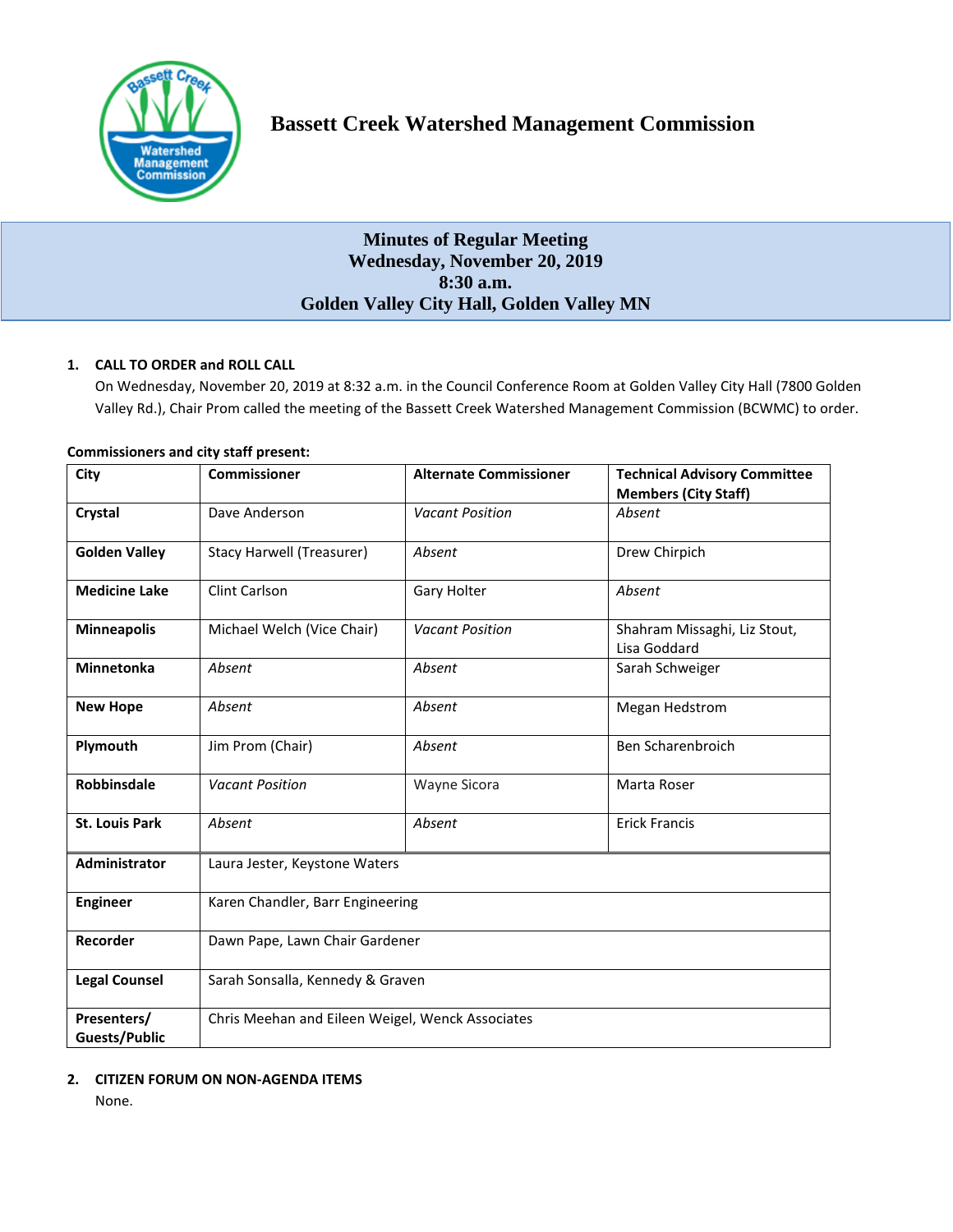#### **3. APPROVAL OF AGENDA**

Administrator Jester requested an amendment to the agenda to move 6Aii from the communications part of the agenda to 5E in the business section of the agenda.

**MOTION:** Commissioner Carlson moved to approve the agenda as amended. Commissioner Harwell seconded the motion. Upon a vote, the motion carried 6-0. [Cities of Minnetonka, New Hope and St. Louis Park absent from the vote.]

#### **4. CONSENT AGENDA**

The following items were approved as part of the consent agenda: October 17, 2019 Commission meeting minutes, acceptance of the November 2019 financial report, and payment of invoices, approval of City of Plymouth reimbursement request for Plymouth Creek Restoration Project (PC-2017), Approval of Amendment to Extend Term of Clean Water Fund Grant Agreement for Harrison Neighborhood Project.

The general and construction account balances reported in the November 2019 Financial Report are as follows: Checking Account Balance **\$486,915.14**  $\frac{1}{2}$ 

| TOTAL GENERAL FUND BALANCE                  | \$486,915.14      |
|---------------------------------------------|-------------------|
|                                             |                   |
| TOTAL CASH & INVESTMENTS ON-HAND (11/13/19) | \$4,253,577.40    |
| CIP Projects Levied - Budget Remaining      | \$ (6,811,161.35) |
| <b>Closed Projects Remaining Balance</b>    | \$ (353, 203.72)  |
| 2012-2017 Anticipated Tax Levy Revenue      | \$7,330.29        |
| 2018 Anticipated Tax Levy Revenue           | \$8,770.47        |
| <b>Anticipated Closed Project Balance</b>   | \$ (337, 102.96)  |

**MOTION:** Commissioner Welch moved to approve the consent agenda. Commissioner Anderson seconded the motion. Upon a vote, the motion carried 6-0. [Cities of Minnetonka, New Hope and St. Louis Park absent from the vote.]

#### **5. BUSINESS**

#### **A. Receive Presentation of Draft Bassett Creek Valley Floodplain and Stormwater Study Report**

Administrator Jester noted that the Commission contracted with Wenck Associates to complete a study to evaluate options to investigate unlocking the potential in natural resources, recreation, and redevelopment by integrating floodplain and stormwater management into a regional solution for the Bassett Creek Valley. She noted the project is being conducted largely on behalf of the City of Minneapolis; the city is reimbursing the Commission for this study and all but \$2,000 of the Commission Engineers' time related to the study. She reported that she and the Commission Engineer had participated in a design charrette and other meetings to review the draft project outcomes and options.

Administrator Jester introduced Chris Meehan, with Wenck Associates. He opened by thanking the Commission for the opportunity to work on this interesting project that has great partners. He further added that since there is a lot happening in the Bassett Creek Valley, it is important to have a good plan in place so that parcel by parcel floodplain mitigation and water quality treatment isn't needed. Mr. Meehan walked through the development requirements (i.e. floodplain, stormwater runoff) and constraints (i.e. floodplain, contaminated soils, groundwater, geotechnical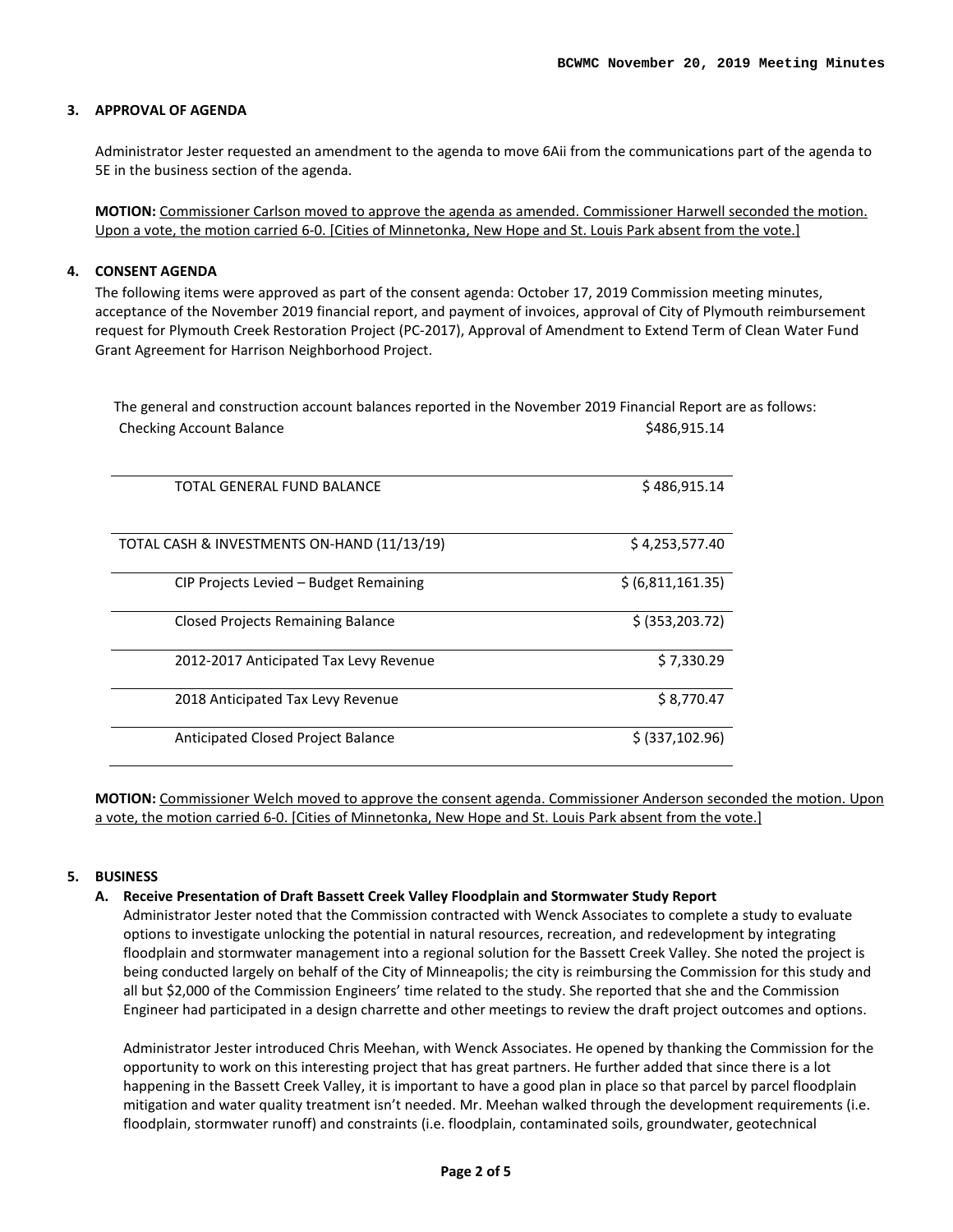challenges, and land ownership) of the project. He then gave an overview of the goals and objectives of plans and future projects including: light rail, Luce Line Trail realignment, redevelopment, etc. In this overview, he showed many examples of projects elsewhere with similar constraints. He noted the overall goal of creating and improving outdoor amenities while optimizing available floodplain storage and improving water quality.

Through the scenario development process, two areas within Bassett Creek Valley became the focus of large-scale flood mitigation projects: underground and above ground storage in Bryn Mawr Meadows Park and widening the Bassett Creek floodplain corridor between Cedar Lake Rd and Van White Blvd. Each area was reviewed to determine specific impacts to the flood elevation, flooding of the region, and ability to provide regional amenities. A cost range of each option was also presented. Mr. Meehan commented that appropriately mitigating floodplain increases land value which justifies the high cost of the mitigation projects. It was noted that the Commission is not necessarily part of the funding scenario for these future projects.

Commissioner Harwell wondered about soil and groundwater contamination as well as engineering for the freeze/thaw cycle of cold climates. Ms. Goddard confirmed that these issues were investigated and modeled and that all roads and buildings will be supported on significant pilings. Alternate Commissioner Sicora noted that the floodplain would need to be remapped if it is changed.

Commissioner Welch noted that BCWMC has a big decision to make about floodplain management. He commended Wenck on the report that sorts out a lot of complicated issues and asked Ms. Stout how this impacts the Bassett Creek restoration project. Minneapolis TAC member, Liz Stout commented that the erosion repair project is very limited in scope, and uses more temporary solutions such as vegetation and a rock toe. Commissioner Welch asked if the erosion repair project would ultimately be "torn up" and irrelevant. Administrator Jester said the timing of redevelopment and floodplain mitigation construction is unclear, that it could be several years in the future so it may not be prudent to put the erosion repair project on hold. She also mentioned it's possible the Commission will need to consider tradeoffs between floodplain management and water quality requirements and mentioned perhaps a more important pollutant to manage here would be chloride.

Engineer Chandler noted her concern about how this study ties into the Bryn Mawr CIP project and also noted the creek's floodplain would be larger and the elevation would be lower. She also noted that she didn't think the proposed underground storage would be able to provide the water quality treatment discussed in the report because poor soils and high groundwater will prevent infiltration and that the storage is likely too far away from where the treatment is needed. Mr. Meehan acknowledged the challenges, noted that many details are yet to come, and reiterated that it's important to have a path forward. It was noted the Commission's Bryn Mawr CIP project could be impacted by the potential above ground and underground storage proposed for the park.

Commissioner Harwell asked about adding language regarding the potential for better chloride management in this area. It was noted that this is not an action item and that a final report will be brought to a future meeting, likely in December.

### **B. Make Determination on Contracting Entity for Four Seasons Redevelopment Project**

Administrator Jester explained that earlier in the year there was a question about whether the Commission could enter into an agreement with a private entity to implement a capital improvement project. Commission Attorney, David Anderson, reviewed the BCWMC Joint Powers Agreement and state law regarding this matter and included his conclusions in the memo in the meeting packet. Although Mr. Anderson could not attend the meeting, his colleague (Sarah Sonsalla) was present to answer questions. Administrator Jester said she is looking for explicit direction from the Commission confirming that an agreement directly with Dominium for the Four Seasons Redevelopment Project is how the Commission wants to proceed.

Commissioner Welch expressed approval of entering into an agreement directly with Dominium and suggested including maintenance requirements into the agreement as explicit assurances on maintenance are needed.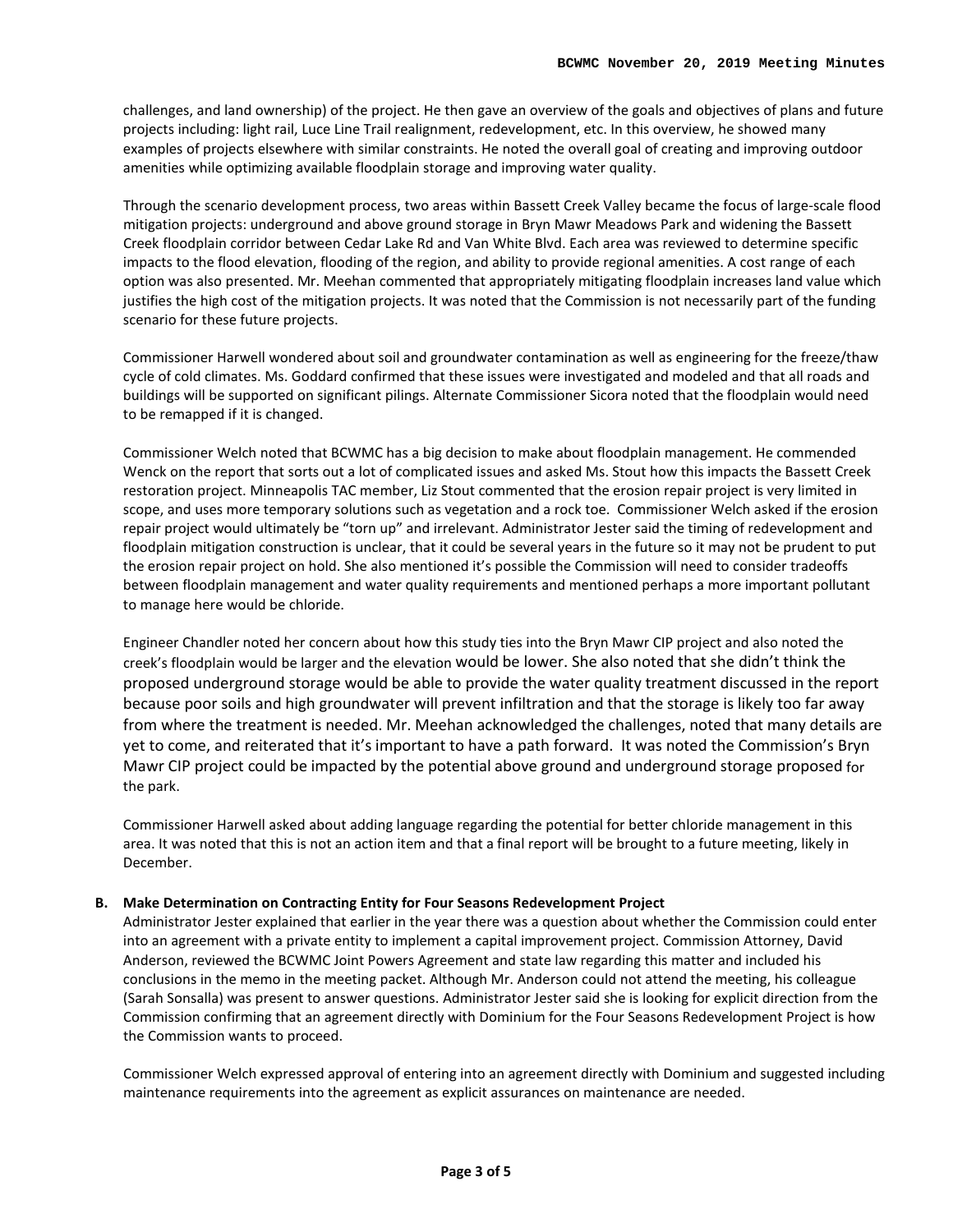Chair Prom added that he hoped this project might also treat pollutant runoff coming from the "big woods" area across Lancaster Lane. Mr. Scharenbroich added that the City of Plymouth is already working to treat that flow.

**MOTION:** Commissioner Welch moved to contract directly with Dominium in coordination with the City of Plymouth for the Four Seasons Redevelopment Project. Commissioner Carlson seconded the motion.

Discussion: There was a brief discussion on how the various city and commission agreements might overlap but that they will enforce identical standards.

**VOTE:** Upon a vote, the motion carried 6-0. [Cities of Minnetonka, New Hope and St. Louis Park absent from the vote.]

### **C. Receive Report on Ordinance Updates by Member Cities**

Administrator Jester reported that she recently polled the member cities regarding the status of ordinances and enforcement of stream and wetland buffers required by the 2015 Bassett Creek Watershed Management Plan. She noted the results are varied and are included in a memo in the meeting materials. She noted most cities have adopted appropriate ordinances or are in the process of doing so but that they might need assistance with the wetland protection ordinance.

Commissioner Welch noted the cities should be asked how the Commission can help get the appropriate ordinances and controls adopted. He noted this issue is crucial to the organizational arrangement of a joint powers agreement; that cities must implement and be in compliance with the watershed management plan. Administrator Jester will ask TAC members at the next meeting how the Commission can help with ordinances.

#### **D. Assign TAC Meeting Liaison**

The following commission members may attend the upcoming November 25th TAC meeting (10:00 – 12:00, Golden Valley City Hall): Chair Prom, Alt. Commissioners Cesnik, Commissioner de Lambert, and/or Commissioner Welch. The agenda will include a review of the water monitoring goals developed at the last TAC meeting, a discussion on how the Commission is achieving those goals; and development of recommendations on any needed changes to the water monitoring programs.

#### **E. Update on Sochacki Park/Rice Ponds**

Administrator Jester reported the Commission Engineer has been helping Three Rivers Park District (TRPD) develop a scope of work for a subwatershed analysis for the area. She noted the Commission last monitored the ponds in 2013, but no longer monitors them because they are not priority waterbodies for the Commission. Administrator Jester noted that, initially, Commission staff thought the TRPD would contract with BCWMC to perform the sub-watershed analysis, but recently learned that the TRPD would like to contract directly with Barr Engineering to perform the work. She noted this seems like a good scenario for project efficiency, while still allowing the Commission a seat at the table throughout the study. Engineer Chandler wanted to ensure there isn't a perceived conflict of interest if Barr Engineering performs the study. Administrator Jester noted the study is similar to a feasibility study; Engineer Chandler said it is more water quality focused. It was noted that if any CIP projects were slated for this area in the future, an actual feasibility study would be needed. Commissioner Welch expressed that it makes sense for TRPD to contract directly with Barr Engineering for this work and appreciated that it was brought to the Commission for a discussion.

#### **6. COMMUNICATIONS**

#### A. **Administrator's Report**

- i. Update on BSWR Watershed-Based Funding. Compared to the last round of watershed based funding, the boundaries have been redefined and now the BCWMC will be collaborating with other watersheds that drain to the Mississippi River from the west (Mississippi West). BWSR allocated \$874,000 to go towards projects in the Mississippi West watershed. As a group, it needs to be decided how this money will be spent including developing a mechanism to rank projects to target funding to the best projects. An informational meeting will be held on December 17<sup>th</sup> at the Ramsey County Public Works facility from 9:30-11:00 a.m. Chair Prom asked the administrator to send meeting information to all commissioners.
- ii. Update on Revised Requirements Documents